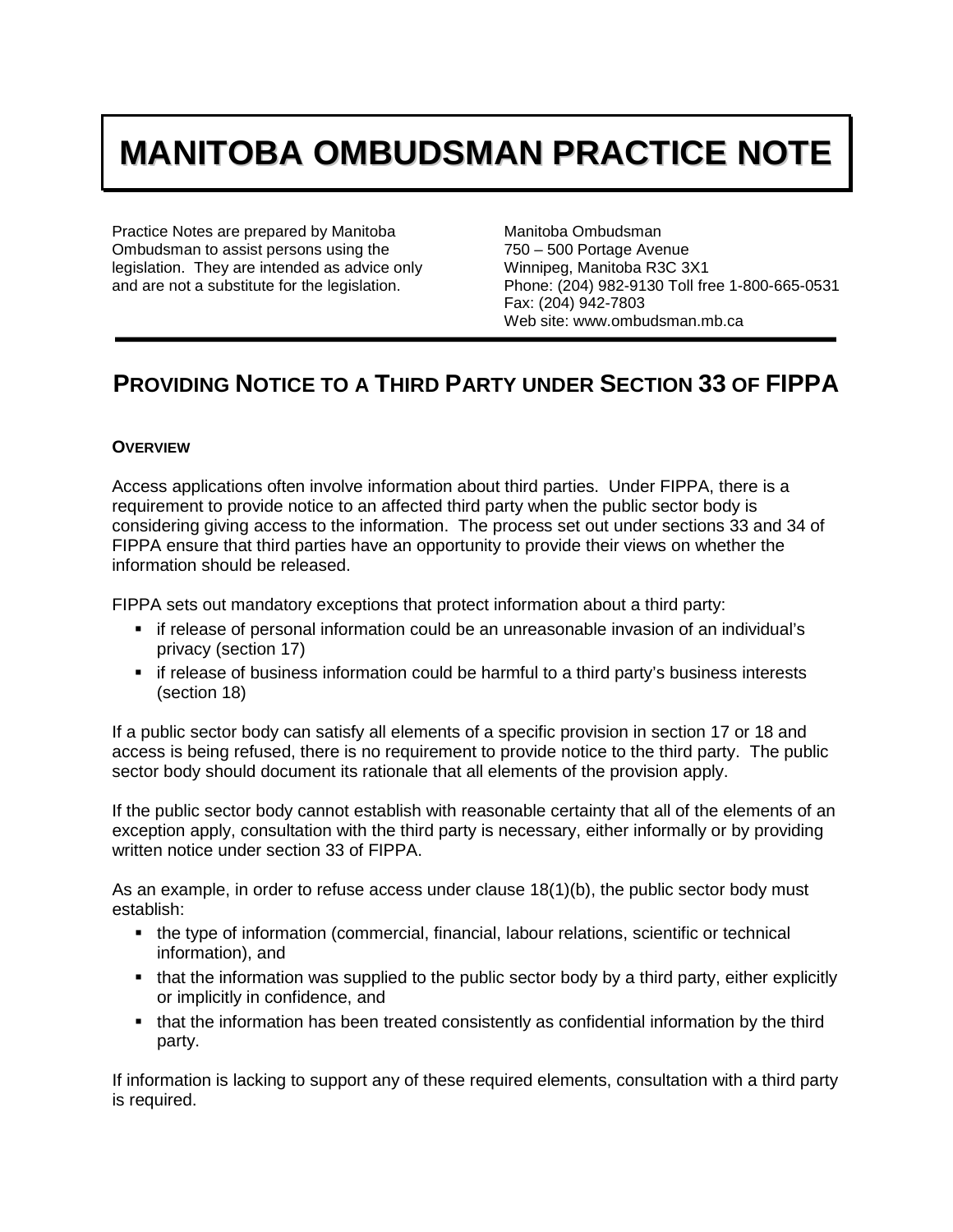Informal consultation with a third party may assist in determining whether exceptions under section 17 or 18 apply and it can also be used to determine whether the third party consents to disclosure as provided under clauses  $17(4)(a)$  and  $18(3)(a)$ . In order for consent to be meaningful, the individual or business would need to know the information to which the consent relates. It may be necessary to provide a copy of the information to the third party to ensure there is no misunderstanding about the information to be released. If the third party verbally consents to the disclosure, a public sector body may wish to obtain written consent.

Sections 33 and 34 of FIPPA set out a formal process to notify a third party who may be affected by giving access. Notice must also be provided to the applicant.

There are time limits for the third party to provide representations and for the public sector body to make the access decision. The Act sets out how the access decision is to be communicated to the affected third party and the applicant. Both the third party and the applicant have a right of complaint to the Ombudsman about the access decision.

Sample notices to third parties and applicants have been prepared by Manitoba Culture, Heritage, Tourism and Sport and are available on its FIPPA web site at www.gov.mb.ca/chc/fippa/formsletters/sampleindex.html

# **NOTICE TO THE THIRD PARTY**

The public sector body must make reasonable efforts to locate the third party and provide notice as soon as possible. Generally, notice would involve sending a letter to the third party at the person's last known address. Section 78 of FIPPA describes the manner in which notice may be provided.

The required contents of the notice are set out in subsection 33(3) of FIPPA. The notice must:

- **state that a request has been made for access to a record that may contain information** which, if disclosed to the applicant, might invade the privacy or affect the business interests of the third party, and
- include a copy of the record or part of it containing the information in question or describe the contents of the record, and
- state that within 20 days after the notice is given, the third party may, in writing, consent to the disclosure or make representations to the public sector body explaining why the information should not be disclosed.

The individual or business receiving the notice may not have heard of FIPPA and additional information may be needed to assist the recipient in understanding the process. A copy of the relevant exceptions being considered by the public sector body should be included to help the third party provide representations.

In some situations it may be sufficient to provide the third party with a detailed description of the information contained in the records. It is critical that the third party know what the information is and in many cases this can only be achieved by providing a copy of the records or a representative sample.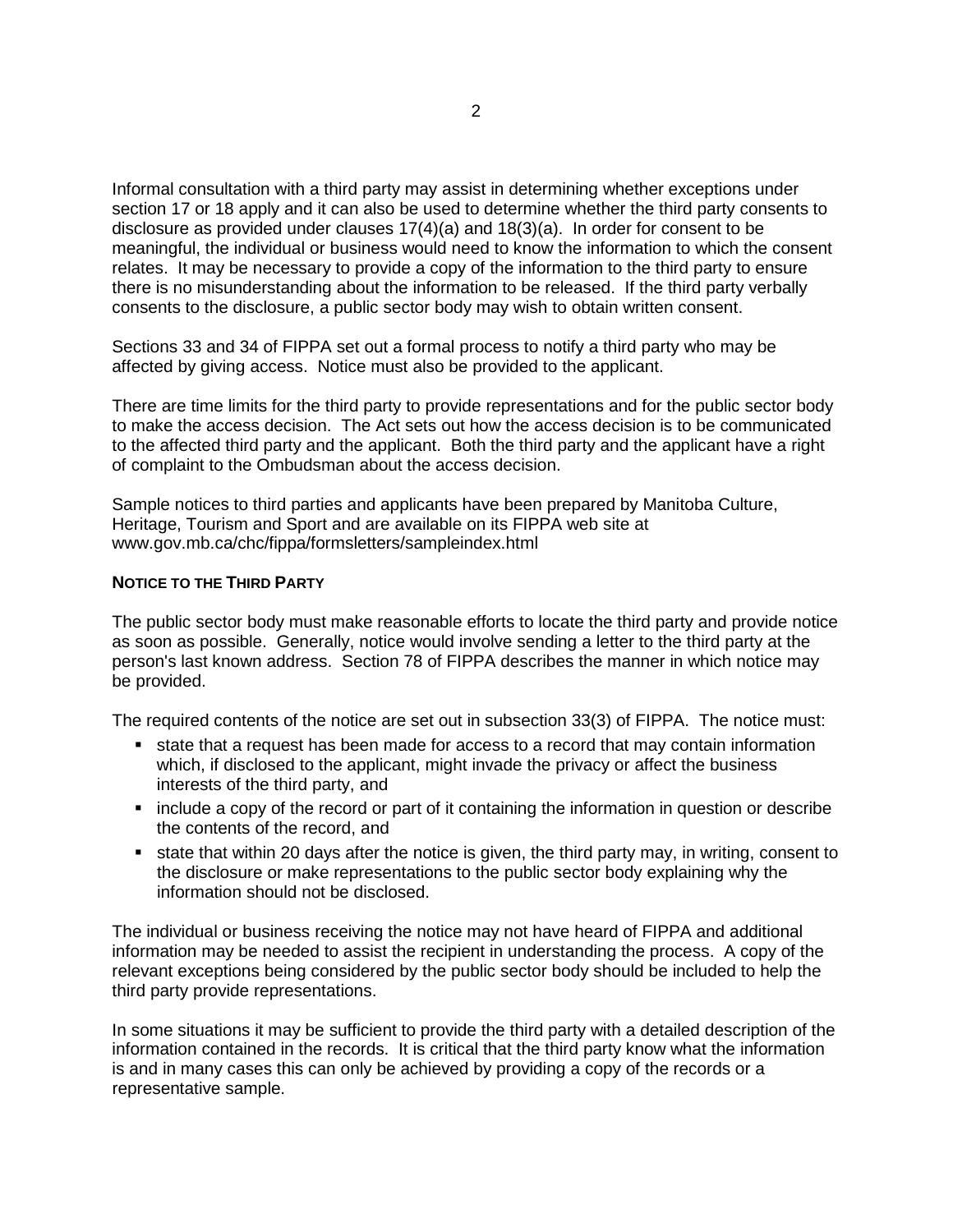The third party should be advised that the public sector body must make a decision whether or not to give access within 30 days of the notice, regardless of whether the third party responds to the notice and gives representations.

The notice should include contact information for an employee of the public sector body who can answer any questions the third party may have.

The identity of the applicant should not be disclosed to the third party. It is the personal information of the applicant and must be protected in accordance with Part 3 of FIPPA. It can only be disclosed to the third party if the disclosure is authorized under section 44 of FIPPA, for example, if the applicant consented to the disclosure.

If the third party has consented to or requested the release of the information, notice is not required (subsection 33(2)). For example, the public sector body may have informally consulted with the third party and during this consultation the third party consented to the release.

# **NOTICE TO THE APPLICANT**

Notice must also be given to the applicant to inform that an additional period of time is needed while a third party is given an opportunity to respond to the public sector body.

The contents of the notice are set out in subsection 33(4) of FIPPA. The notice must state that:

- the record requested may contain information which, if disclosed, might invade the privacy or affect the business interests of a third party, and
- the third party is being given an opportunity to make representations concerning disclosure, and
- an access decision will be made within 30 days after the day notice is given to the third party, unless the time limit for responding is extended under section 15.

The applicant may not know the identity of the third party. The public sector body should exercise caution in not revealing the third party's identity.

#### **REPRESENTATIONS BY A THIRD PARTY**

Representations by a third party must be made in writing unless the public sector body permits them to be made orally (subsection 33(5)).

It may be helpful to have further contact with the third party to clarify any additional information required to assist the public sector body in determining whether an exception applies.

#### **NOTICE OF THE ACCESS DECISION**

A public sector body must decide whether or not to give access within 30 days after notice is given to the third party. To ensure that the third party has been allowed time to provide representations, the access decision cannot be made before the earlier of:

- 21 days after the notice is given, and
- the day a response is received from the third party.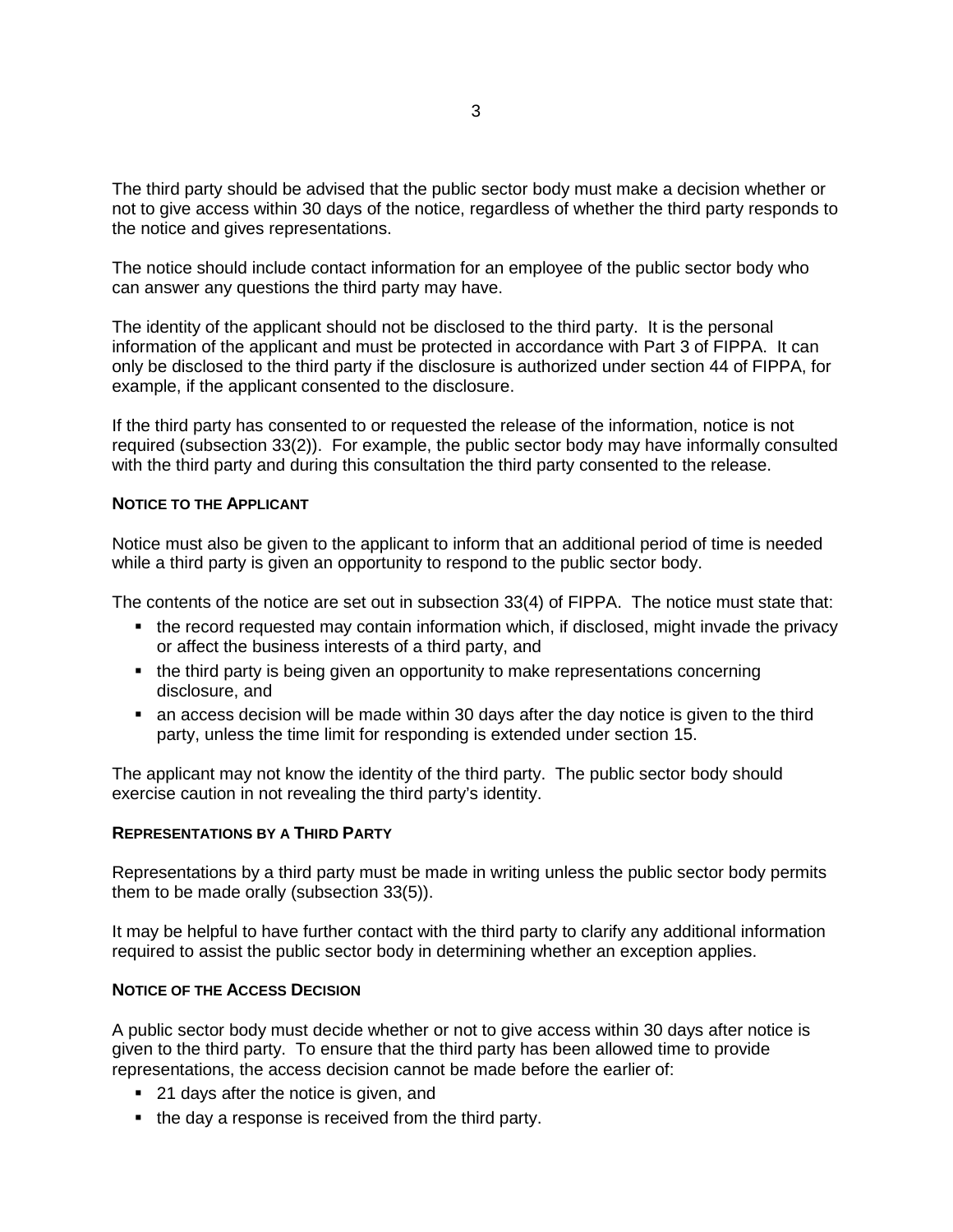Subsection 34(2) requires that a public sector body provide written notice of its decision, including reasons for the decision, to both the applicant and the third party.

# **Decision to Refuse Access**

If access is being refused in whole or in part, a public sector body should document its rationale that all elements of the provision apply. The notice of decision to the applicant must contain the information required in a response under clause 12(1)(c) of FIPPA. The applicant must be advised that a complaint may be made to the Ombudsman and that the time limit to complain is 21 days after the notice of decision. The notice should also include the contact information for Manitoba Ombudsman and advise that a prescribed complaint form is required (a copy may be enclosed with the notice).

#### **Decision to Give Access**

If the decision is to give access, the public sector body's consideration of the third party's representations should be documented. The notice to the third party must inform that a complaint may be made to the Ombudsman and that the time limit to complain is 21 days after the notice of decision. The notice should also include the contact information for Manitoba Ombudsman and advise that a prescribed complaint form is required (a copy may be enclosed with the notice).

The public sector body cannot release the information until the third party has been given an opportunity to contest the decision by making a complaint to the Ombudsman. As a best practice, the public sector body should ensure that a complaint has not been made before it releases the information.

#### **COMPLAINT ABOUT THE DECISION**

Applicants and third parties both have a right to complain to the Ombudsman about access decisions where notice has been given under section 33.

#### **By the Applicant**

If the public sector body decides to refuse access in whole or in part, the applicant has a right to complain to the Ombudsman about the decision (subsection 59(1)). The complaint must be made within 21 days after the notice of decision is given.

#### **By the Third Party**

If the public sector body decides to give access after it has provided notice to the third party, the third party may complain to the Ombudsman about that decision (subsection 59(2)). The complaint must be made within 21 days after the notice of decision is given.

# **OMBUDSMAN MAY REQUEST A REVIEW BY THE ADJUDICATOR**

In the event the Ombudsman makes a recommendation with which the public body does not comply, the Ombudsman may ask the Information and Privacy Adjudicator to review the matter (section 66.1). Specifically, the Ombudsman may ask the Adjudicator to review any decision by the head of a public body to give access to a record in circumstances where a third party is notified of the decision under section 33 (clause 66.1(2)(b)). Upon completing a review, the Adjudicator must make an order on the issues (subsection 66.8(1)).